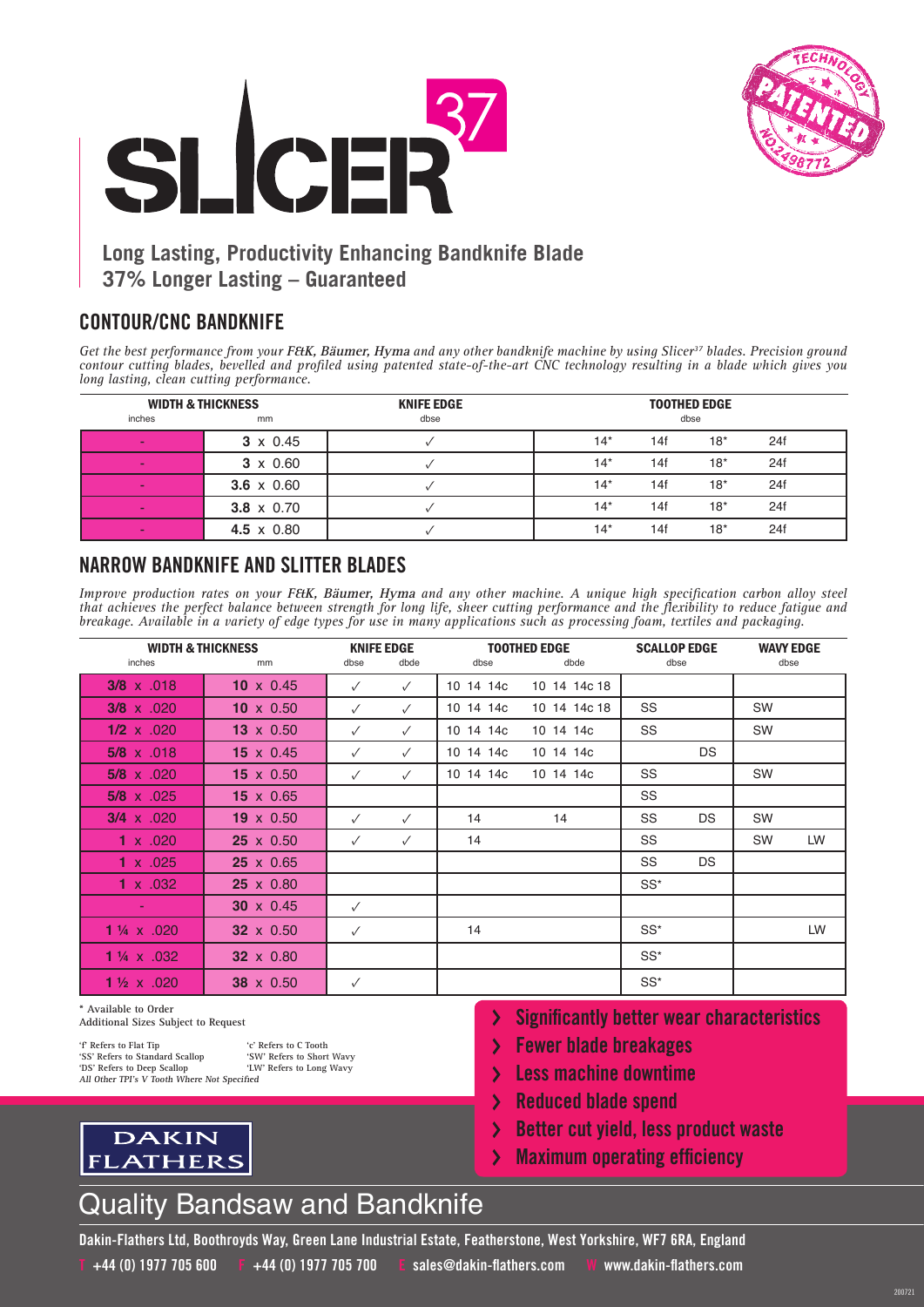



# **Long Lasting, Productivity Enhancing Bandknife Blade 37% Longer Lasting – Guaranteed**

### **WIDE BANDKNIFE AND SLITTER BLADES**

*Unique precision ground, wide bandknife for various applications including peeling and splitting. Special bevel and surface finishes are available for the most demanding or quality critical production processes. Suitable for use on* **F&K, Bäumer, Hyma** *and many other machines.*

| <b>WIDTH &amp; THICKNESS</b> |                   | <b>KNIFE EDGE</b> |
|------------------------------|-------------------|-------------------|
| inches                       | mm                | dbse              |
| ÷                            | 40 x 0.50         | $\checkmark$      |
|                              | $50 \times 0.60$  | ✓                 |
| ٠                            | 50 x 0.80         | ✓                 |
| ٠                            | 60 x 0.60         | $\checkmark$      |
|                              | 60 x 0.80         | ✓                 |
| ٠                            | 60 x 1.00         | ✓                 |
| ٠                            | 80 x 0.60         | $\checkmark$      |
|                              | 80 x 1.00         | ✓                 |
| ÷                            | 85 x 0.80         | ✓                 |
| ÷                            | 85 x 0.90         | $\checkmark$      |
|                              | 85 x 1.00         | ✓                 |
| ٠                            | 85 x 1.20         | $\checkmark$      |
| ÷                            | 95 x 1.20         | ✓                 |
|                              | $100 \times 1.20$ | ✓                 |

**Custom Bevel and Surface Finishes Available Additional Sizes Subject to Request**

DAKIN **FLATHERS** 

- **Significantly better wear characteristics**
- **Fewer blade breakages**
- **Less machine downtime**
- **Reduced blade spend**  $\sum$
- **Better cut yield, less product waste**  $\sum_{i=1}^{n}$

200721

**Maximum operating efficiency**  $\sum$ 

# Quality Bandsaw and Bandknife

**Dakin-Flathers Ltd, Boothroyds Way, Green Lane Industrial Estate, Featherstone, West Yorkshire, WF7 6RA, England T +44 (0) 1977 705 600 F +44 (0) 1977 705 700 E sales@dakin-flathers.com W www.dakin-flathers.com**